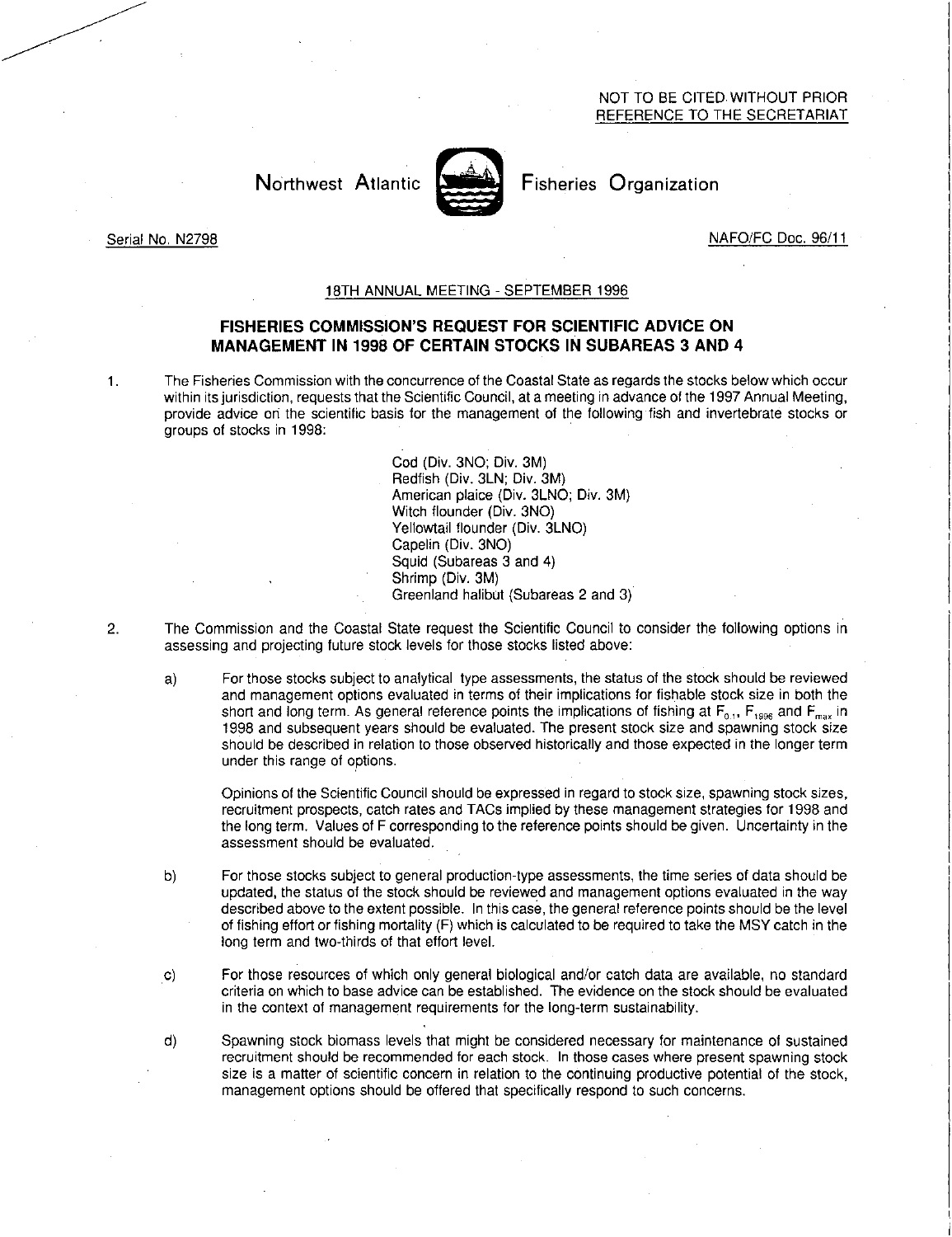Presentation of the results should include the following:

i) for stocks for which analytical type assessments are possible:

a graph of yield and fishing mortality for at least the past 10 years.

- a graph of spawning stock biomass and recruitment levels for at least the past 10 years.
- a graph of catch options for the year 1998 over a range of fishing mortality rates (F) at least from  $F_{0.1}$  to  $F_{\text{max}}$ .
	- a graph showing spawning stock biomass at 1/1/1999 corresponding to each catch option.
- graphs showing the yield-per-recruit and spawning stock per-recruit values for a range of fishing mortality.
- ii) for stocks for which advice is based on general production models, the relevant graph of production on fishing mortality rate or fishing effort.

In all cases the three reference points, actual F,  $F_{\text{max}}$  and  $F_0$ , should be shown.

- 3. The Fisheries Commission with the concurrence of the Coastal State requests that the Scientific Council continue to provide information, if available, on the stock separation in Div. 2J+3KL and the proportion of the biomass of the cod stock in Div. 3L in the Regulatory Area. Information is also requested on the age composition of that portion of the stock occurring in the Regulatory Area.
- 4. The Fisheries Commission requests that the Scientific Council comment on Article 6 and Annex II of the Agreement for the Implementation of the Provisions of the United Nations Convention on the Law of the Sea of 10 December 1982 Relating to the Conservation and Management of Straddling Fish Stocks and Highly Migratory Fish Stocks; and provide the following information for the 1997 Annual Meeting of the Fisheries Commission, a report that includes for all stocks under the responsibility of the Fisheries Commission (i.e. cod in 3M and 3NO, American plaice in 3M and 3LNO, yellowtail flounder in 3LNO, witch flounder in 3NO, redfish in 3M and 3LN, Greenland halibut in SA 2+ 3, capelin in 3NO, shrimp in 3M and squid in SA 3+4):
	- a) recommendation for the limit and target precautionary reference points described in Annex II indicating areas of uncertainty;
	- b) information including medium term consideration and associated risk or probabilities which will assist the Commission to develop the management strategies described in paragraphs 4 and 5 of Annex II in the Agreement;
	- c) information on the research and monitoring-required to evaluate and refine the reference points described in paragraphs 1 and 3 in the Agreement Annex II; these research requirements should be set out in order of priority considered appropriate by the Scientific Council; and,
	- d) any other aspect of Article 6 and Annex II of the Agreement which the Scientific Council considers useful for the implementation of the Agreement's provisions regarding the precautionary approach to capture fisheries.
- 5. The Fisheries Commission requests that the Scientific Council develop criteria to be evaluated during any consideration of possible fisheries reopenings.
- 6. The Fisheries Commission requests that, in 1997, the Scientific Council carry out a thorough analysis of the time series of juvenile abundance and other relevant biological data of American plaice in 3LNO and 3M, with a view to assessing the possibility to reopen the fishery.

 $e)$